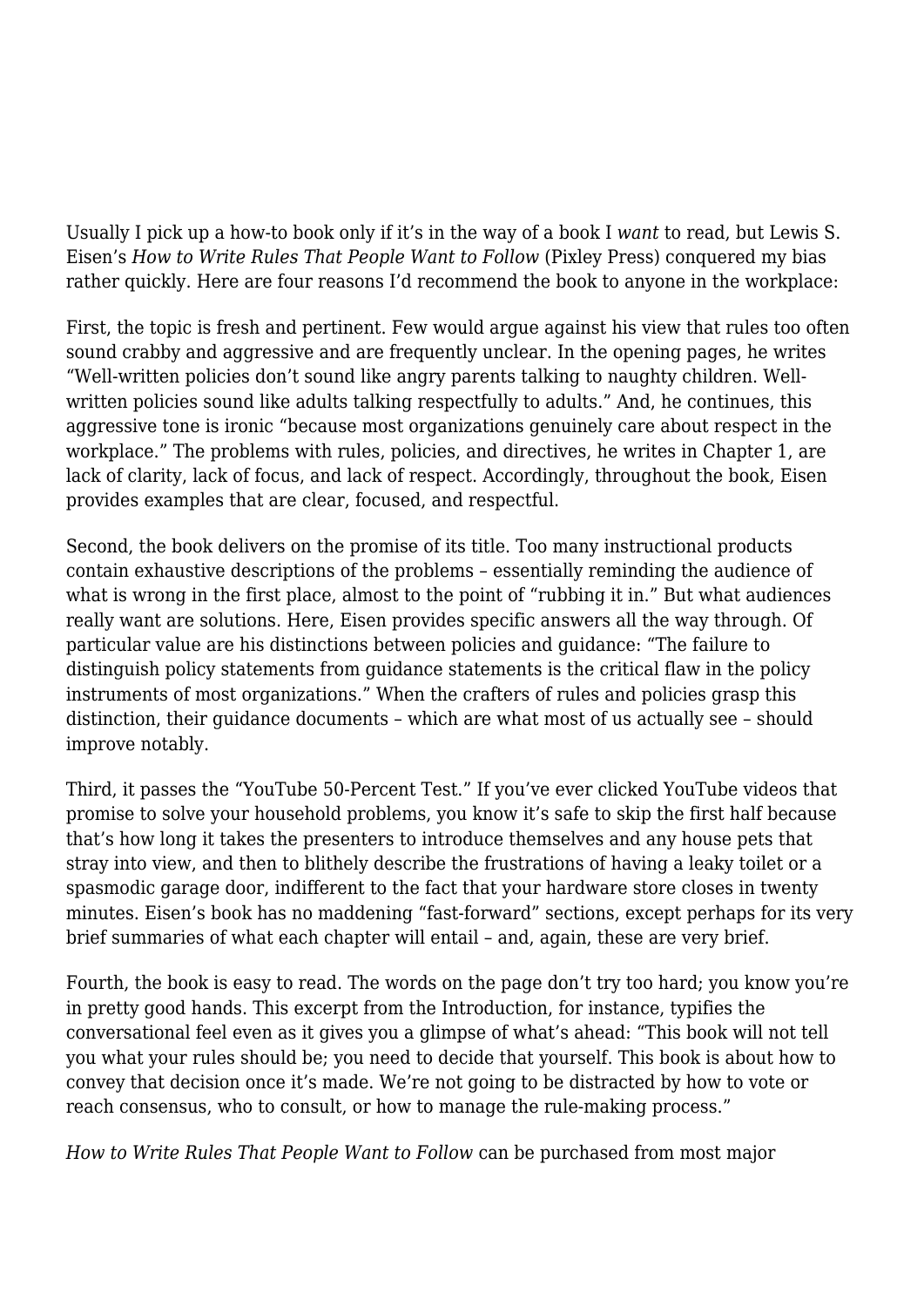retailers. See also Eisen's August 2019 ARMA magazine **[article](https://magazine.arma.org/2019/08/can-information-management-policies-be-both-clear-and-concise/)**, "Can Information Management Policies Be Both Clear and Concise?"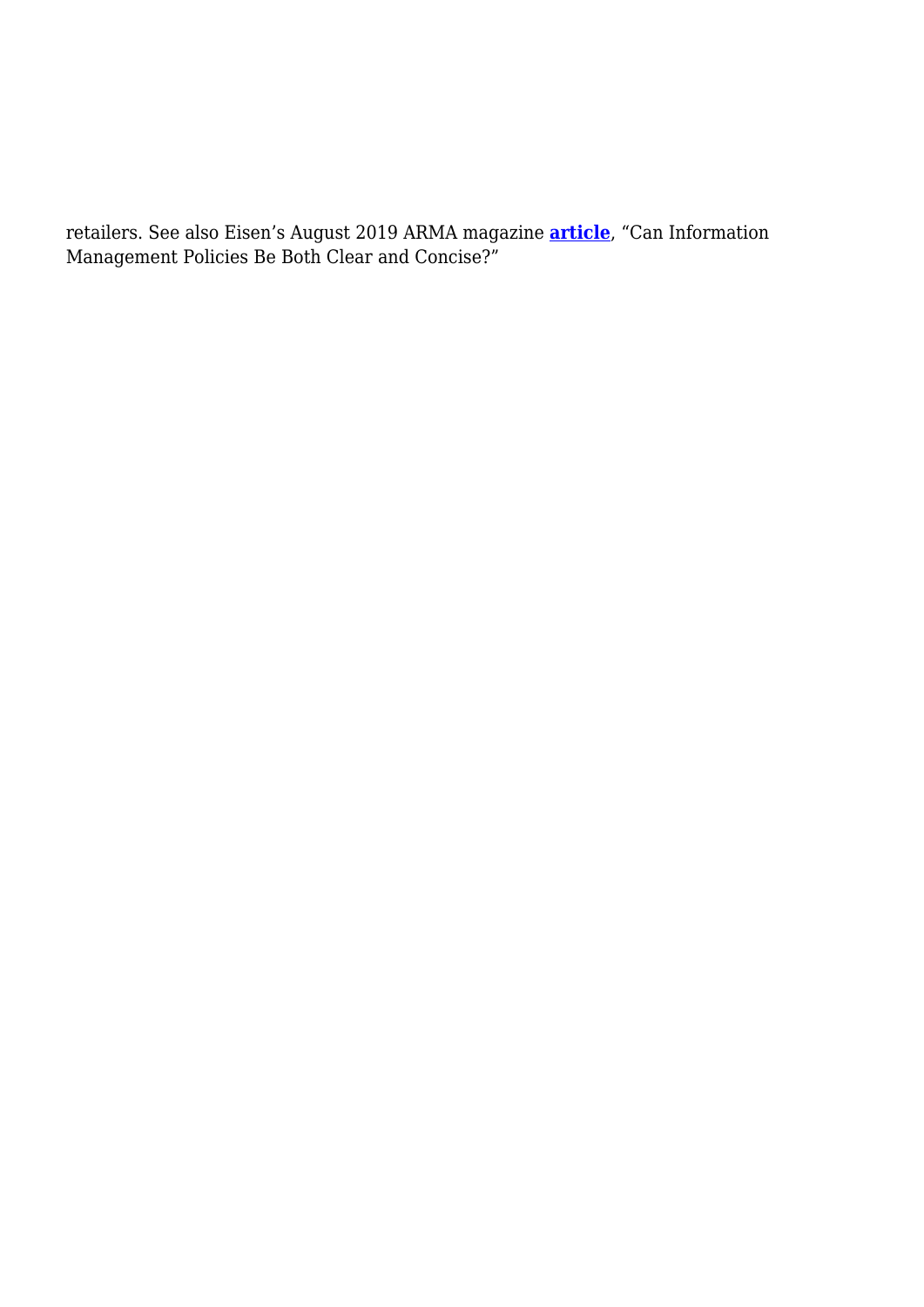## Eisen's Book on Rule-Writing Delivers on its 'How-To' Promises

By Jeff Whited



Usually I pick up a how-to book only if it's in the way of a book I want to read, but Lewis S. Eisen's How to Write Rules That People Want to Follow (Pixley Press) conquered my bias rather quickly. Here are four reasons I'd recommend the book to anyone in the workplace:

First, the topic is fresh and pertinent. Few would argue against his view that rules too often sound crabby and aggressive and are